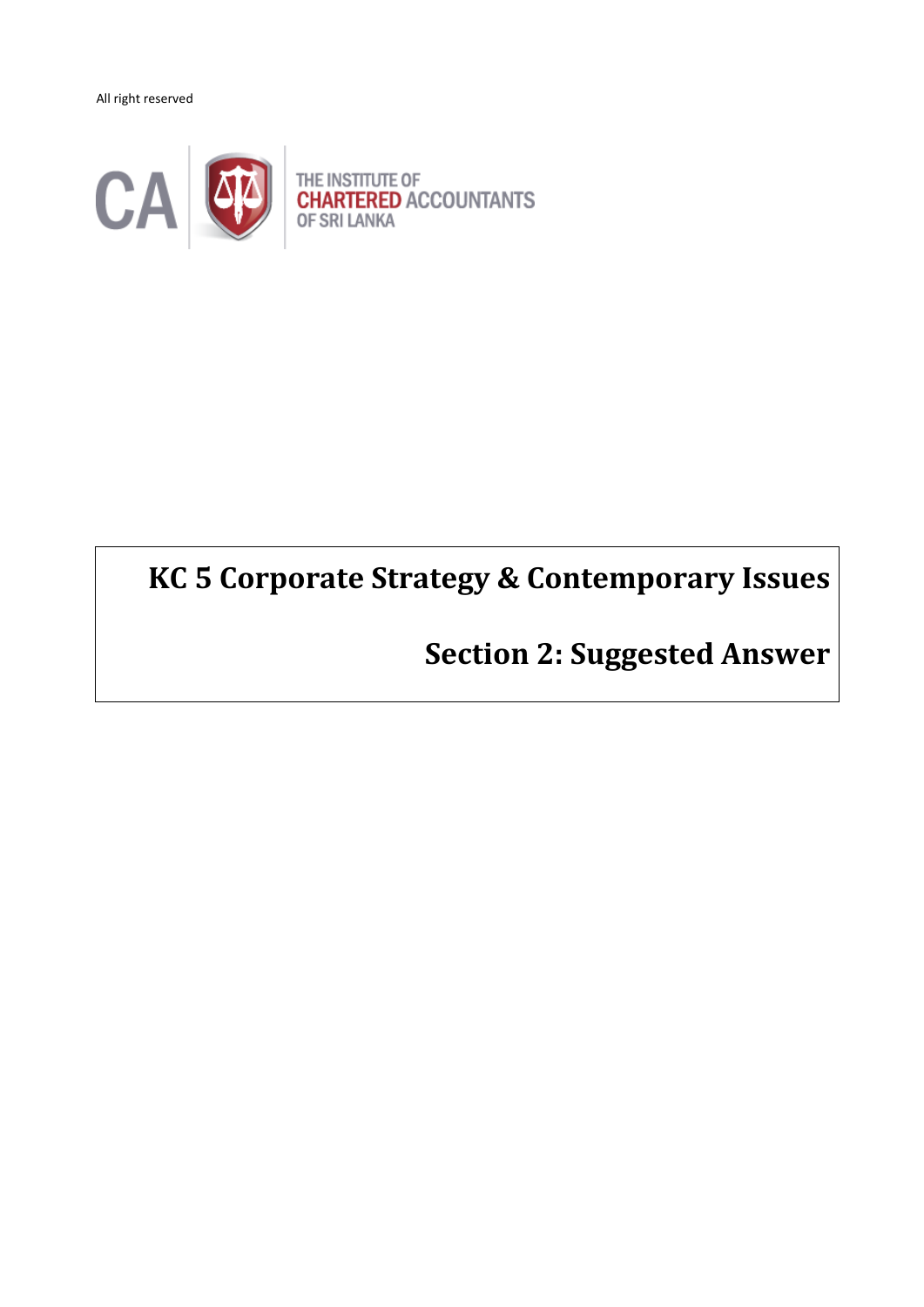Mr.Robert, Chairman, Apex Apparel (Pvt) Limited, Colombo,

Dear Sir,

#### **EVALUATION OF PROPOSALS.**

At your request we have evaluated the three proposals submitted by Director Mr.Nalin. Our report along with recommendations are attached herewith for your information.

If you need further information or clarification on the content of this report you may contact us.

Thanking You,

………………………… Director – Advisory, Lead Consulting (Pvt) Limited.

Date…………………………..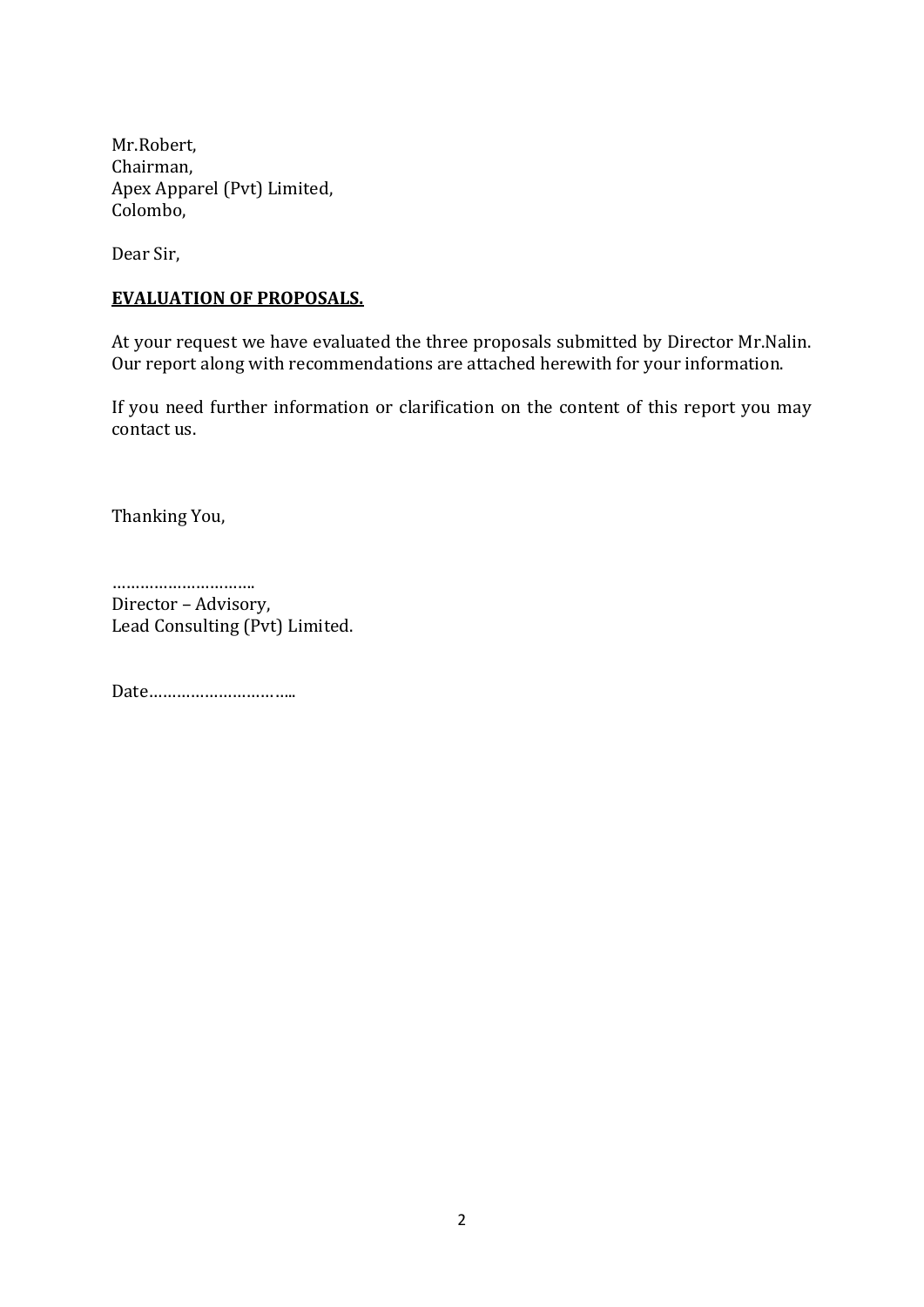# **CONTENT**

| 3. Evaluation of proposals and make recommendations 7 |
|-------------------------------------------------------|
|                                                       |
|                                                       |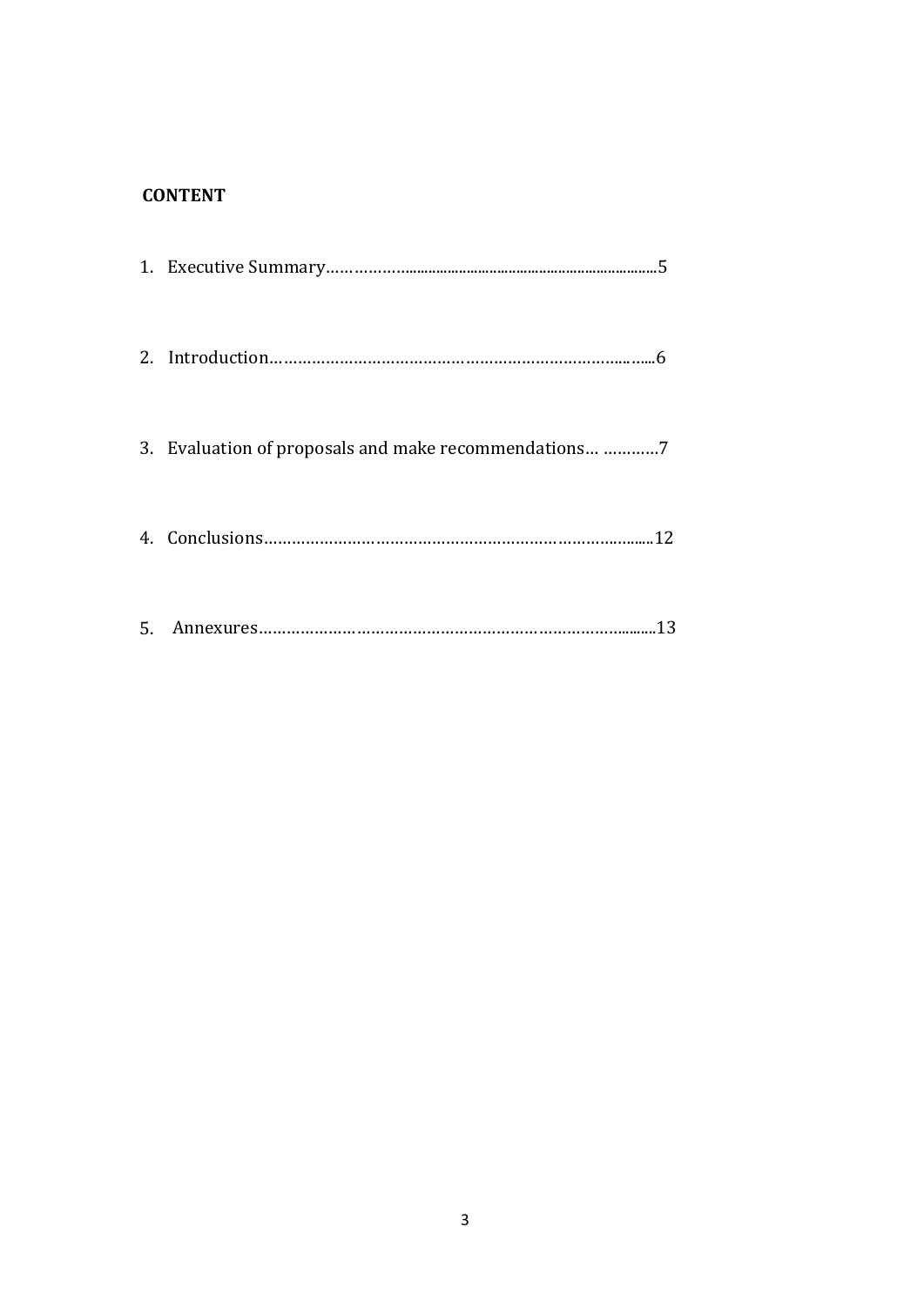# *1. EXECUTIVE SUMMARY*

#### *Investment in foreign country*

There are two options available for AAPL either to buy a running garment factory in Vietnam or construct and operate a new garment factory in Bangladesh. The NPV calculation shows that both investments have positive NPV. NPV of Bangladesh factory is slightly higher than that of Vietnam factory. However, when it considers the initial investment required and time taken to start the operation, we suggest that it would be prudent to invest in Vietnam factory. Because it requires lesser amount of investment and less time to start operation. Further, when political and country risk is considered, Vietnam factory will be the best option given the fact that unsafe environment prevailing in Bangladesh.

It is recommended to invest in factory in Vietnam and it could probably be financed by a loan. This would provide AAPL to expand its business and thereby overcome the issues such as shortage of labor.

#### *Listing of AAPL shares in CSE*

AAPL is currently facing difficulties in managing the cash flows due to recent investments done. According to the latest financial statements, it has cash of only USD 01. Further, it can be observed that trade receivable balance is getting accumulated. This may create further problems in working capital management.

Given these facts, Director Operation has proposed that it should go for listing to raise funds required to finance the above projects.

According to the latest statistics, Sri Lankan share market is not performing well. The ASPI has come down by 10.37% over last 12 Months. The ongoing discussion of capital gain tax, raising interest rates (due to this, all bonds issued have been oversubscribed including government bonds) have been major issues behind this.

Further, IPO is a time consuming task and it will not be a best option for financing the projects at this time for AAPL. Because there is a very limited period of time to buy/ construct and start operation.

Therefore it is recommended not to go for listing at this time. Instead, it should be financed by alternative method such as obtaining a loan or expediting the collection from trade debtors and using internal funds.

#### *Review the current corporate/marketing strategy of AAPL*

It is suggested to reach new emerging markets with same products. For this purpose the company is suggested to consider new emerging markets such as Brazil, India and China. Further those markets might require low cost products which might be different to products manufactured by the company at present. For this purpose it suggested to consider investing in new technology, equipment and staff.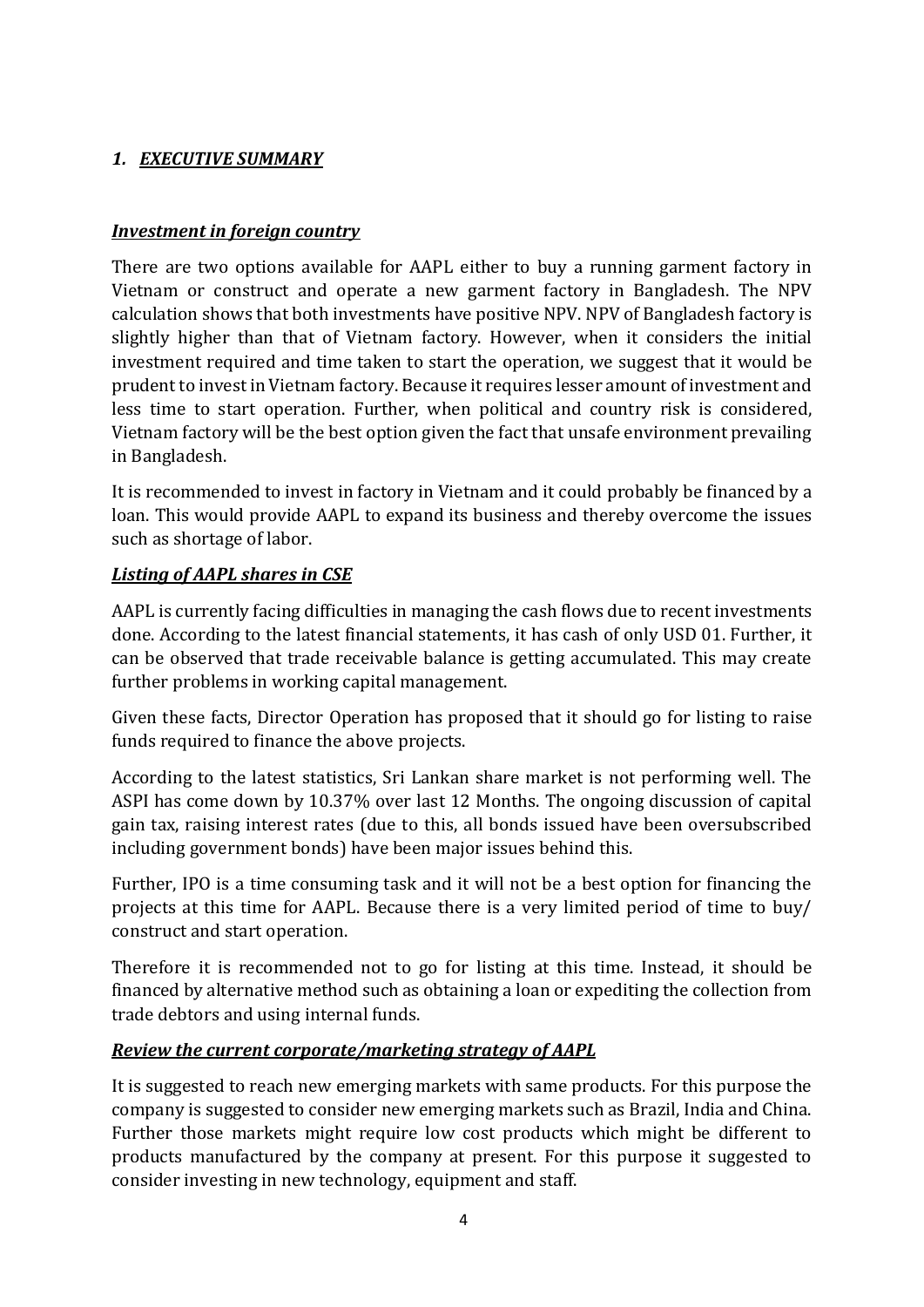Further AAPL has the option of diversifying by offering new products targeting new customers. For example the company can venture into retailing, consultancy and training and educational services targeting apparel sector. Company can offer many types of products targeting wide range of customers which are not in the product portfolio at present.

Having a well-designed marketing strategy for a company in this industry is utmost important due to the intense competition prevailed in the market. As a marketing tool, the social media such as face book, twitter can play a vital role without having major cost to AAPL and access to wide range of customers within shorter period of time.

However, currently AAPL is not using any of such media as a marketing tool. Therefore it is recommended to revise the marketing strategy to incorporate them and implement the same to win the competition and increase the market share.

# *2. INTRODUCTION*

AAPL is a private limited company incorporated and domiciled in Sri Lanka. The principle activities of the company is manufacture and export of garments. The company has many subsidiary companies, joint ventures and some of them are Located in foreign countries.

The Sri Lankan apparel industry performed well over the last few years recording highest export revenue under many challenges. Sri Lankan apparel sector was on a revenue target of USD 6 Billion in 2016. Revenue of this sector was increased by 22% in the first quarter of 2016.

There are many challenges faced by manufacturers in this industry which include, shortage of labor, lack of skilled labor, increase in labor cost, increase in overhead cost compared to other countries such as Vietnam and Bangladesh etc.

However, favorable economic conditions prevailing in Sri Lanka has contributed towards the growth of this sector. Currently around 400 garment factories are operating in different parts of the country.

AAPL is also a large company having nearly USD 1 billion revenue by end of 2015. The Company manufactures wide range of products and they are mainly exported to European markets and USA.

Recently, AAPL has been experiencing some issues which are common to the industry, especially shortages of labor. In addition to that, company has had liquidity problems due to recent investments done. As a result, Director of Operation (DO) has come up with three proposals to be considered by management/Directors to overcome such problems and grow the company.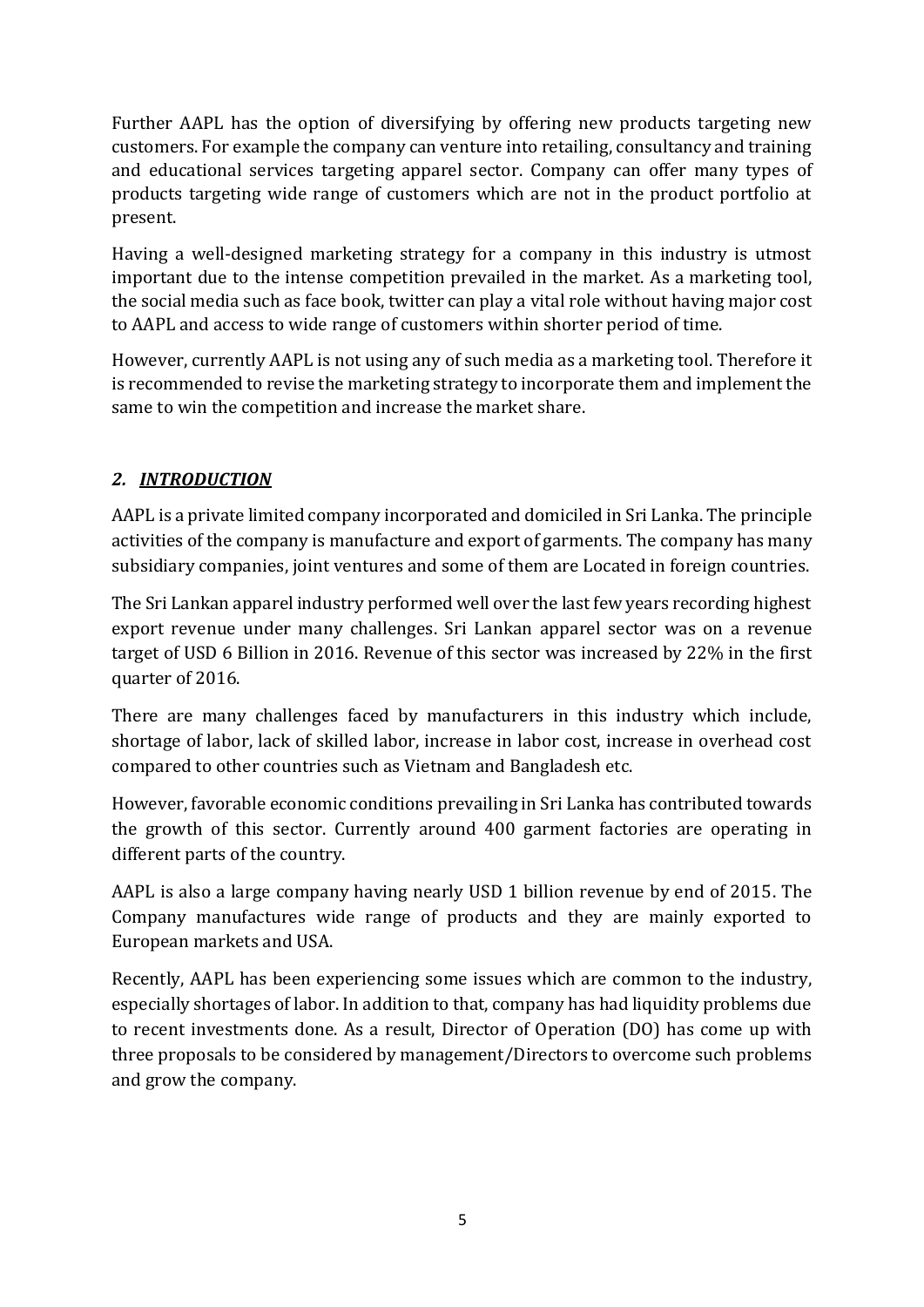#### **3. EVALUATION OF PROPOSALS AND MAKE RECOMMENDATIONS**

#### *PROPOSAL- 01*

There is huge growth potential for apparel sector in Sri Lankan with the increased demand coming from various parts of the world. This is mainly due to high quality of Sri Lankan made garments. However, many companies in this sector including AAPL has experienced with lots of problems, such as intense competition prevailing in the world market, shortage of labor, increase in the labor cost, etc. As a remedy for these problems, Director Operation (DO) of AAPL has proposed to make an investment in a garment factory in a foreign country. For this purpose he has identified two countries which are Vietnam or Bangladesh. Apparel sector of both countries are growing and there are plenty of opportunities available to invest in.

#### *Invest in a garment factory in Vietnam*

#### *Financial Evaluation*

Based on the discounted cash flow method (DCF), results are as follows, (For detail calculation, refer Annexure - 01)

|                                | <b>Vietnam</b>         | <b>Bangladesh</b>      |  |  |
|--------------------------------|------------------------|------------------------|--|--|
| NPV(USD)                       | $+34.5$ Mn             | $+37.6$ Mn             |  |  |
| <b>Profitability Index(PI)</b> | 5.30                   | 5.01                   |  |  |
| <b>Payback Period</b>          | 02 Years and 08 months | 02 years and 08 Months |  |  |

This Investment in Vietnam generates a positive NPV of USD 34.5 Mn which is USD 3 Mn (Approx) lower than that of Bangladesh factory. Therefore, investment in Bangladesh factory adds more value to the company. However, this investment in Vietnam requires only USD 6.5 Mn which is USD 01 Mn lower than investment required for Bangladesh factory. Given the financial difficulties faced by the company, reduction of the initial investment by 01 Mn will also be a big relief for the company.

According to financial information given for year 2014 and 2015, it appears that recent investments have been done by using both equity finance and loan finance. Even though equity finance is limited, still there is an opportunity for the company to raise funds through loans because the gearing ratio is still at 39%. However, raising funds through loans again increase the interest payments which will further impact on the liquidity position of AAPL.

Vietnam factory has capacity of 325,000 hours per month whereas Bangladesh factory has a capacity of 300,000 hours a month. However according to the demand forecast for next five years, the maximum demand for a month is 249, 800 hours. When it comes to the capacity of two factories, it can be concluded that investment in Bangladesh factory is worthwhile in short term because it reduces the unutilized capacity. Therefore,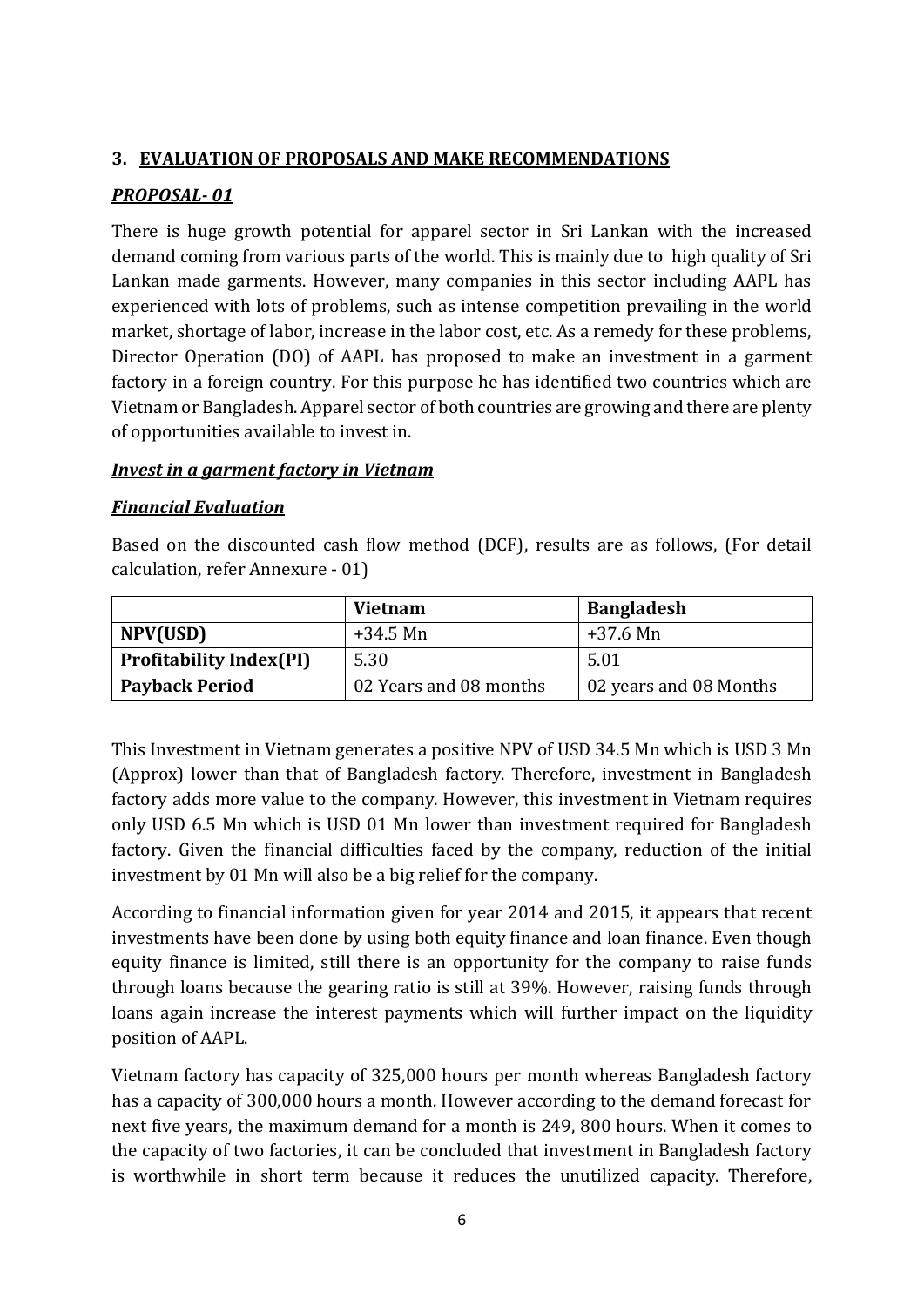Investment in Bangladesh factory is better than Vietnam factory in terms of idle capacity in short term. However we are of the view that demand for the company's products will increase and this excess capacity available could be used in the medium run.

If company invest in Vietnam factory, business operation can be started from the following day. However, factory in Bangladesh has to be built first and then start operations. Based on given information, it has only 03 months for whole construction work. During such a shorter period of time, it may not be able to build such a big factory especially in another country. In case, if AAPL fails to build it within 03 months, it will delay the start of commercial operations. It will ultimately result in loss to the company.

Additionally, other factors such as labor cost of both countries, income tax rates, operational costs and its increase, market risk and increase in hourly rates, capital allowances and demand can also be considered in evaluating the best option. However, all of those have been already taken in to account in the computation of NPV. Therefore, if there are additional information about behavior of those factors after  $05<sup>th</sup>$  year it will be very important to consider impact of those in the NPV of the project.

When evaluating above project, it is very important to consider the other risk arising from the investment. For example country risk or political risk is a major factor. Gravity of political risk in Bangladesh is evidenced by the recent terrorist attacks happened. It may have created unsafe business environment in the country. In addition to that there were some incidents where garment factory buildings were collapsed due to low quality construction resulting many deaths.

#### *Recommendation*

It is recommended to invest in factory in Vietnam by taking in to account the current financial situation of the company. This investment generates USD 3Mn less than the other. This difference is not key determinant in this case due to the reason that, currently AAPL is experiencing difficulties in managing cash flows. That means financing the project may not be easy task. Therefore, less investment will be better. Other very important factor is the time taken to start the project. It is very clear that, within 03 months it would be very difficult to construct the factory and start operation. Risk of construction failure is very high as evidenced by recent incidents. If so, cost of failure will also be very high.

However the capacity of Vietnam factory is higher by 25,000 hours (Approx) per month compared with Bangladesh factory. If can't be considered as a serious issue, because unutilized capacity is dependent on the fluctuation of demand for the product in future which has not been taken in to account.

On the other hand country risk and political risk is also higher in Bangladesh when compared with Vietnam. Further, investment of one US dollar gives USD 5.30 of return for Vietnam factory. But, it is just USD 5.01 from Bangladesh factory.

Considering all these factors, it is recommended to invest in Vietnam factory.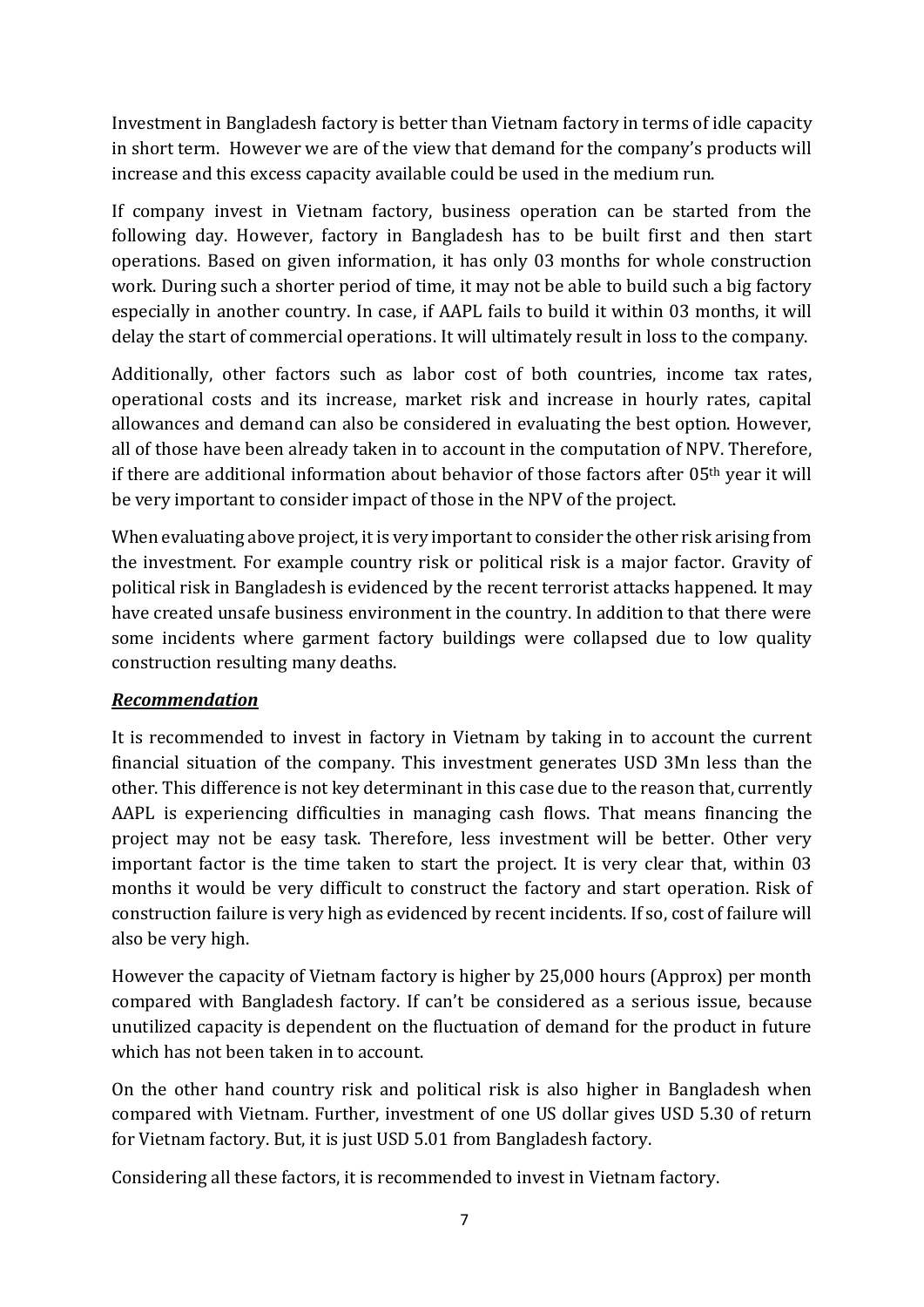# *PROPOSAL - 02*

#### *Listing AAPL on Colombo Stock Exchange*

While considering the foreign investment, Director of Operation (DO) has proposed to get the company listed in Colombo Stock Exchange (CSE) to raise more funds required for the project. This may be very important at the current situation because company is facing difficulties in managing cash flows due to recent investment done.

The major concern is the prevailing stock market condition of Sri Lanka and investor sentiments. Specially, the downturn depicted in the latest statistics from share market will hardly motivate potential investors for share investments. Thus it is doubtful whether it will fully subscribe. According to recent statistics, ASPI (All Share Price Index) has come down by 10.37% in last twelve months. Further, future forecast of ASPI also shows downward trend. Additionally, Investors could be more concern about the capital gain tax to be introduced by government. Moreover the raising interest rate depicted in latest statistics would also be a major issue for the boom in share market. The trend is that, more going for bond investment which yield around 8%-12% income to investors. During last 12 months, CSE (Colombo Stock Exchange) had facilitated around 8- 10 debenture issues. Almost all have been oversubscribed. However there were only one IPO open for investors. Therefore, if share market is not performing well there is danger of not meeting up capital requirements. Further, an issuance of prospectus will result in additional cost and will take time. Further AAPL would not be able to wait longer period to make such an investment.

Further, in Sri Lanka, none of the companies in the apparel sector is listed on CSE which can be considered as opportunity for AAPL.

#### *Advantages of listing AAPL*

- Ability to better strength their internal structure & become more attractive to potential strategic investors.
- Enhance corporate visibility, Prestige, brand image, public profile & creditability.
- Greater access to fund since company can return to public market for additional capital & access alternative financing on favorable terms from private investors as well.
- Provide a more liquid & diversified share capital base.
- Will facilitate further growth of the company.

#### *Disadvantages of listing AAPL*

- High distracting and time consuming due to need for periodic reporting and investor relation.
- High cost due to ongoing and initial expenses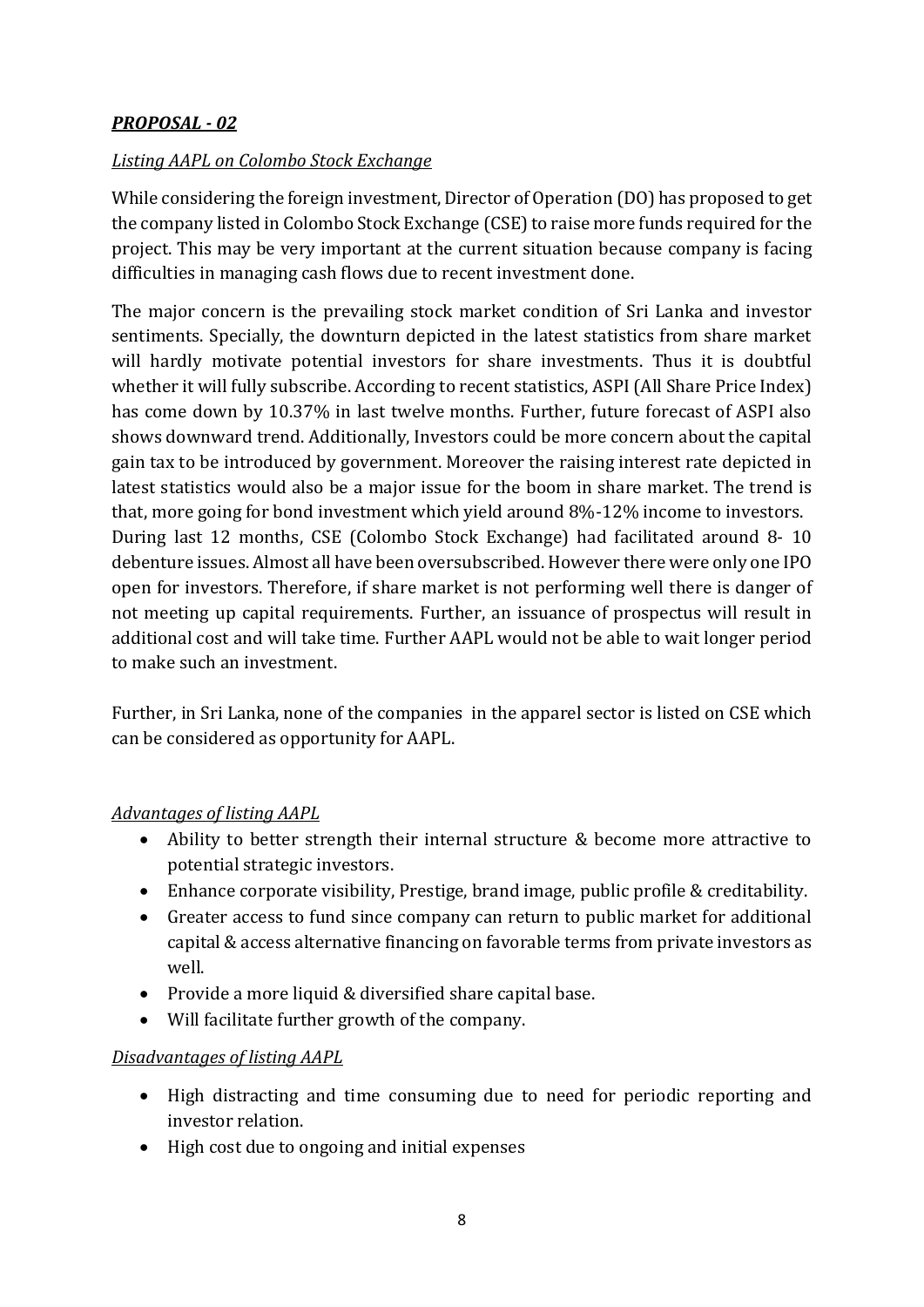- Limits on management's freedom to act including need for approvals of board or shareholders on major matters.
- Potential loss of control & privacy since there is a need to reveal high sensitive information in public reports.

#### *Recommendation*

It is recommended not to go for listing of equity shares. Because this might not be the right decision to take now. One major reason is the unfavorable market condition prevailing in the country which may not attract investors to invest in equity shares. On the other hand, AAPL won't have enough time to do an IPO and utilize the funds for the investments. If investments are delayed, AAPL would not be able to achieve its target NPV.

# *PROPOSAL - 03*

# *Change in/revise the corporate/marketing strategy of AAPL*

AAPL has the option of reaching new markets with the same apparel products they manufacture. For example the company can partner with retailers in emerging economies such as Brazil, India and China to supply their products. AAPL can use the demand from these countries to increase production and attain higher economies of scale. Further the company will face lower risks compared with the current strategy because it will generate revenues from many countries. It's unlikely that all these economies will hit an economic downturn at the same time. In additional to these, AAPL can use these countries to promote their own brand products easily because majority of consumers in these countries are middle income level customers and their demand will match with the medium range priced products of the company.

However this strategy requires new investments to increase the production capacity. AAPL will also require to make necessary adjustments to the own brand products based on the local preferences of customers. Further buyers of these destinations could be demanding the products at a lower rate than the buyers from the US and EU. Therefore profitability could be less compared to the current sales with US and EU.

AAPL has the option of offering new products to the existing markets. For example, the company can start producing new products such as hand bags, accessories, shoes and perfumes to its existing markets targeting the same customers. The company can benefit from increased revenues and profits as a result of offering new products. AAPL will not incur a significant amount of cost to promote the product initially because it can promote the products to its existing buyers without incurring much additional expenses. Further, this will strengthen the brands of the company due to availability of higher number of type of products.

However this strategy will divert focus of the company from its core products to some extent. This can compromise the quality of existing products and can result manufacturing products which are not up to the expectations of existing buyers. Further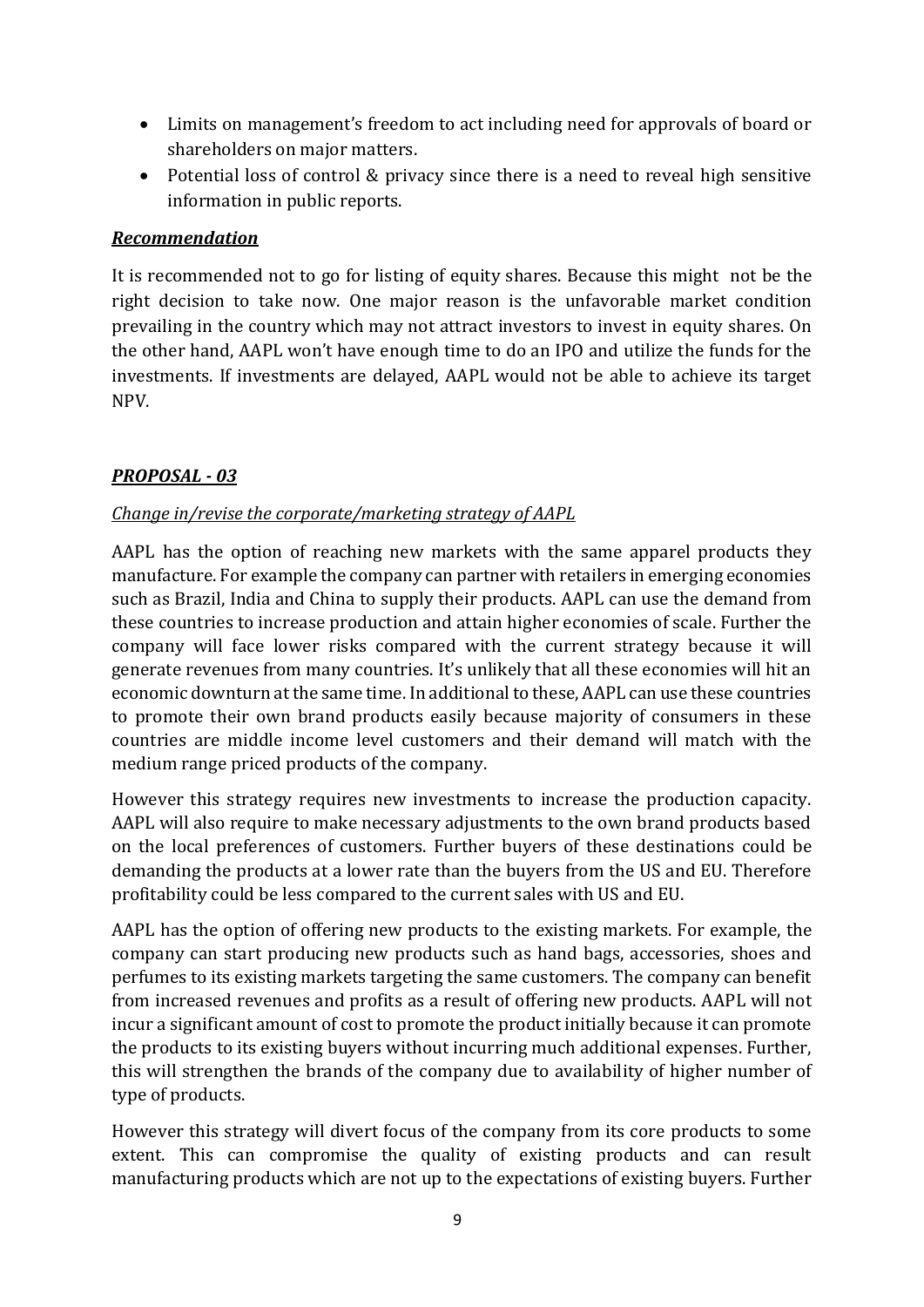these new products will not be able to manufactured using existing staff and equipment. Therefore company will have to invest in new production facilities and staff to produce new range of products.

AAPL has the option of diversifying by offering new products targeting new customers. For example the company can venture into retailing, consultancy and training and educational services targeting apparel sector. Company will offer many types of products targeting wide range of customers which are not in the product portfolio at present. AAPL can benefit from diversifying its risk because their revenues and profits will generate from several sectors as a result. Company can explore the opportunities in different sectors and grow with time to a large conglomerate in long run. However this strategy could result AAPL losing its focus on its current business and risking the future earnings from it. Investing in new sectors will restrict the resources available to invest in apparel sector as well.

AAPL is currently producing different types of products especially to European and USA markets. Therefore marketing strategy of the company is very important and it plays a vital role.

Currently, AAPL has no social media presence and undertaking its promotional activities in a traditional manner. This is not suitable with the present situation in the environment. The company can leverage social media to uplift its own brands.

Initially, AAPL should identify the social media platform (Face book, Twitter, etc) where majority of the target customers actively engage in. Then, the company should create relevant corporate profiles (Ex. Facebook page for "Splash") on the selected platforms. As the next step, company should inform about these social media presence using their current marketing method. For example, display a link to the Facebook page of "Splash" after a T.V advertisement. Company can create an awareness of the new social media presence and invite them to engage with them doing this. Further, AAPL can use online advertising to attract customers to the relevant social media as well. As the next step, company should add content connecting with customers, similar to a friend connecting with another. The company should take feedback from customers and appreciate the feedbacks and reply to them. Further, AAPL should keep the customers engaged with the social media profiles and encourage them to share and communicate about the brand with their friends and followers. For example, AAPL can have a competition inviting customers to post their favorite photo wearing a Dynamic branded sportswear. In the long term the company can spread the brand among a wide range of potential customers by using its existing customers as messengers.

Therefore it is recommended to review the corporate strategy specially the marketing aspects of it as explained above in relation to social media.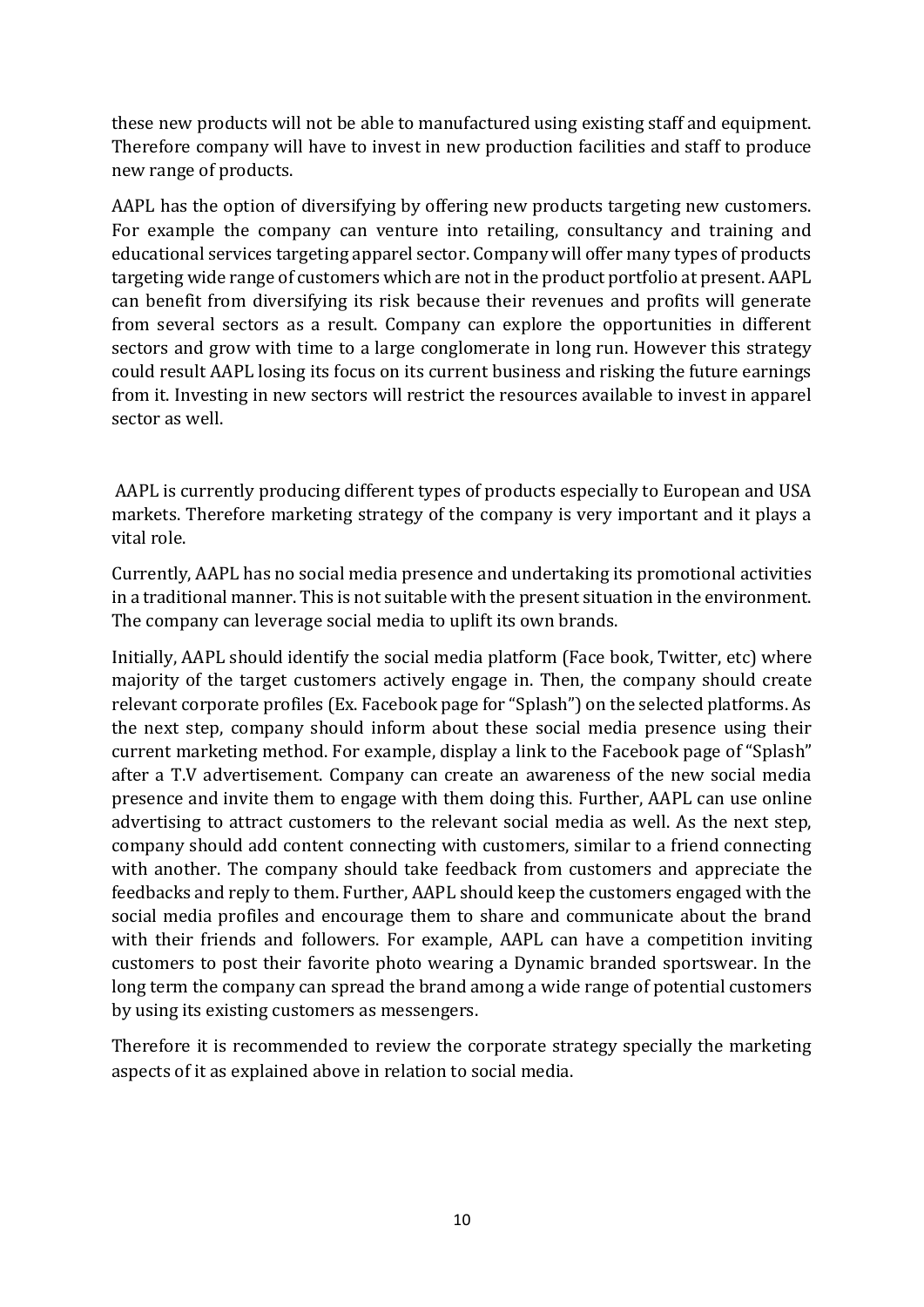# *4. CONCLUSION*

When considering the recommendations derived from the above analysis, the company should invest in the factory in Vietnam. However, IPO should not be launched. Therefore, investments should be financed either by a loan or internal funds such as collecting outstanding trade debtors. Further, AAPL should revise its marketing strategy to incorporate social media as a marketing tool and implement the same to reach new customers.

Company should consider going for listing once economic conditions are favorable for the share market.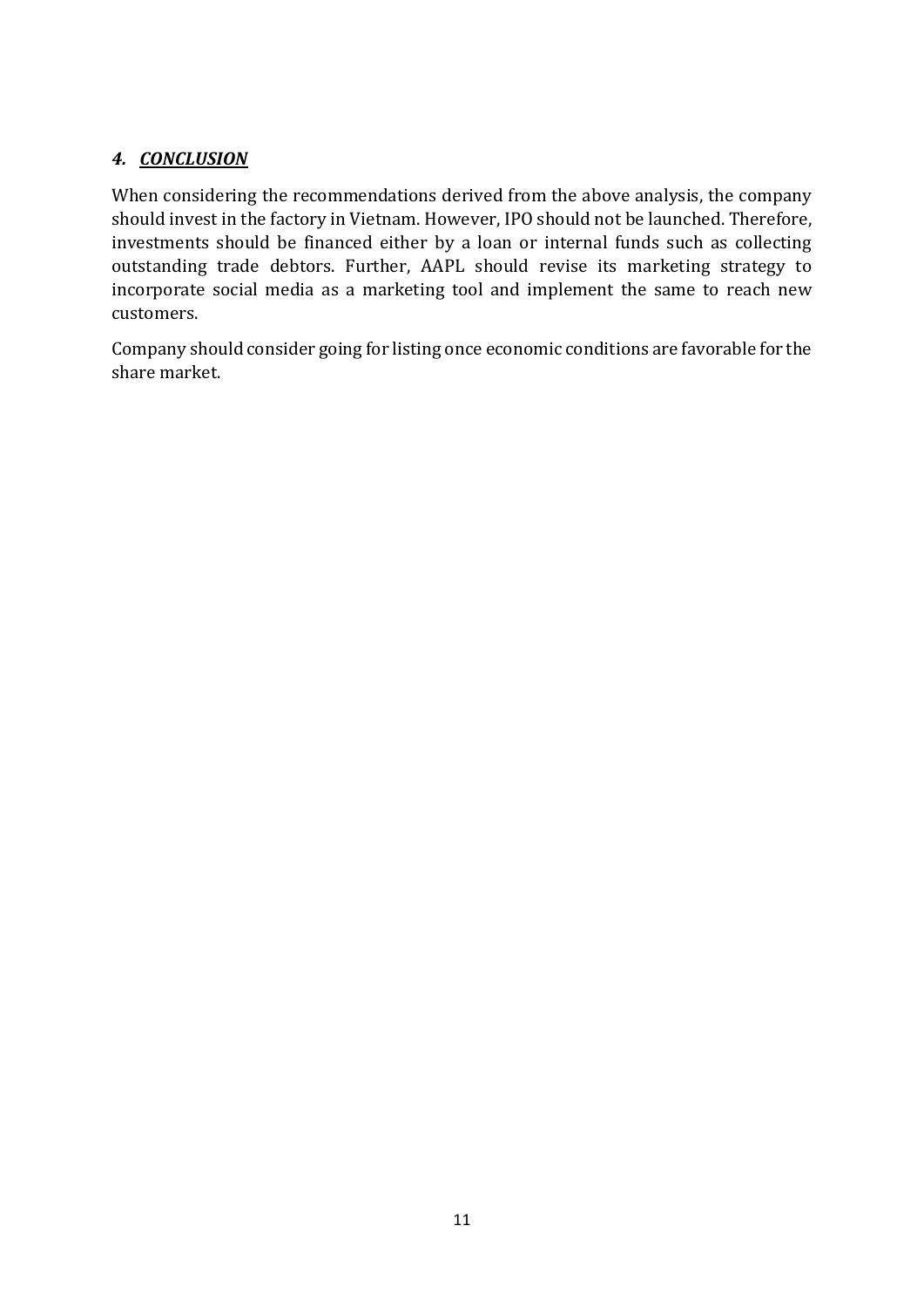#### ANNEXTURE (1)

| <b>Investment in Vietnam</b> |            | Y <sub>0</sub> | <b>Y1</b>      | Y2             | Y3             | Y4             | <b>Y5</b>      |
|------------------------------|------------|----------------|----------------|----------------|----------------|----------------|----------------|
|                              |            |                |                |                |                |                |                |
| <b>Initial Investment</b>    |            | (6,500,000.00) |                |                |                |                |                |
|                              |            |                |                |                |                |                |                |
| Revenue                      |            |                | 6,237,600.00   | 6,571,644.00   | 6,827,112.54   | 7,155,447.14   | 7,499,878.76   |
|                              |            |                |                |                |                |                |                |
| DL                           | 325,000.00 |                | (1,772,727.27) | (1,817,045.45) | (1,862,471.59) | (1,909,033.38) | (1,956,759.22) |
| Factory OH                   |            |                | (750,000.00)   | (825,000.00)   | (907, 500.00)  | (998, 250.00)  | (1,098,075.00) |
| Capital Allawance            |            |                | (72,000.00)    | (72,000.00)    | (72,000.00)    | (72,000.00)    | (72,000.00)    |
| Taxable profit in Vietnam    |            |                | 3,642,872.13   | 3,857,598.55   | 3,985,140.95   | 4,176,163.76   | 4,373,044.55   |
| Tax in Vietnam               | 25%        |                | (910, 718.18)  | (964, 399.64)  | (996, 285.24)  | (1,044,040.94) | (1,093,261.14) |
| Taxble profit in SL          |            |                | 2,732,154.55   | 2,893,198.91   | 2,988,855.71   | 3,132,122.82   | 3,279,783.41   |
| Tax in SL                    | 15%        |                | 409,823.18     | 433,979.84     | 448,328.36     | 469,818.42     | 491,967.51     |
| Add: Capital Allawance       |            |                | 72,000.00      | 72,000.00      | 72,000.00      | 72,000.00      | 72,000.00      |
|                              |            |                |                |                |                |                |                |
| <b>NCF</b>                   |            | (6,500,000.00) | 2,394,331.37   | 2,531,219.07   | 2,612,527.35   | 2,734,304.40   | 2,859,815.90   |
|                              |            |                |                |                |                |                | 52,132,060.68  |
|                              |            | (6,500,000.00) | 2,394,331.37   | 2,531,219.07   | 2,612,527.35   | 2,734,304.40   | 54,991,876.58  |
| <b>DCF</b>                   | 10.76%     |                | 0.903          | 0.815          | 0.736          | 0.664          | 0.600          |
| Discounted CF                |            | (6,500,000.00) | 2,162,081.23   | 2,062,943.54   | 1,922,820.13   | 1,815,578.12   | 32,995,125.95  |
|                              |            |                |                |                |                |                |                |
| <b>NPV</b>                   |            | 34,458,548.97  |                |                |                |                |                |

| <b>Investment in Bangladesh</b> |            | Y <sub>0</sub> | <b>Y1</b>      | Y <sub>2</sub> | Y3             | <b>Y4</b>      | Y5             |
|---------------------------------|------------|----------------|----------------|----------------|----------------|----------------|----------------|
|                                 |            |                |                |                |                |                |                |
| <b>Initial Investment</b>       |            | (7,500,000.00) |                |                |                |                |                |
|                                 |            |                |                |                |                |                |                |
| Revenue                         |            |                | 6,237,600.00   | 6,571,644.00   | 6,827,112.54   | 7,155,447.14   | 7,499,878.76   |
|                                 |            |                |                |                |                |                |                |
| DL                              | 300,000.00 |                | (1,227,272.73) | (1,257,954.55) | (1,289,403.41) | (1,321,638.49) | (1,354,679.46) |
| Factory OH                      |            |                | (600,000.00)   | (675,000.00)   | (759, 375.00)  | (854, 296.88)  | (961,083.98)   |
| Capital Allawance               |            |                | (120,000.00)   | (120,000.00)   | (120,000.00)   | (120,000.00)   | (120,000.00)   |
| Taxable profit in Bangladesh    |            |                | 4,290,327.27   | 4,518,689.45   | 4,658,334.13   | 4,859,511.77   | 5,064,115.32   |
| Tax in Bangladesh               | 27.5%      |                | (1,179,840.00) | (1,242,639.60) | (1,281,041.89) | (1,336,365.74) | (1,392,631.71) |
| Taxble profit in SL             |            |                | 3,110,487.27   | 3,276,049.85   | 3,377,292.24   | 3,523,146.03   | 3,671,483.61   |
| Tax in SL                       | 15%        |                | 466,573.09     | 491,407.48     | 506,593.84     | 528,471.90     | 550,722.54     |
| Add: Capital Allawance          |            |                | 120,000.00     | 120,000.00     | 120,000.00     | 120,000.00     | 120,000.00     |
|                                 |            |                |                |                |                |                |                |
| NCF                             |            | (7,500,000.00) | 2,763,914.18   | 2,904,642.37   | 2,990,698.40   | 3,114,674.13   | 3,240,761.07   |
|                                 |            |                |                |                |                |                | 57,286,180.53  |
| <b>Total Cash Flows</b>         |            | (7,500,000.00) | 2,763,914.18   | 2,904,642.37   | 2,990,698.40   | 3,114,674.13   | 60,526,941.60  |
| <b>DCF</b>                      | 10.94%     |                | 0.901          | 0.813          | 0.732          | 0.660          | 0.595          |
| Discounted CF                   |            | (7,500,000.00) | 2,490,286.68   | 2,361,474.25   | 2,189,191.23   | 2,055,684.93   | 36,013,530.25  |
|                                 |            |                |                |                |                |                |                |
| <b>NPV</b>                      |            | 37,610,167.33  |                |                |                |                |                |

**Assumptions used.**<br>• There is no double tax agreement between Sri Lanka and above two countries.<br>• 10.76% and 10.94% were used as the WACC of the vietnam project and bangladesh project respectively.<br>• After 05th Year, net